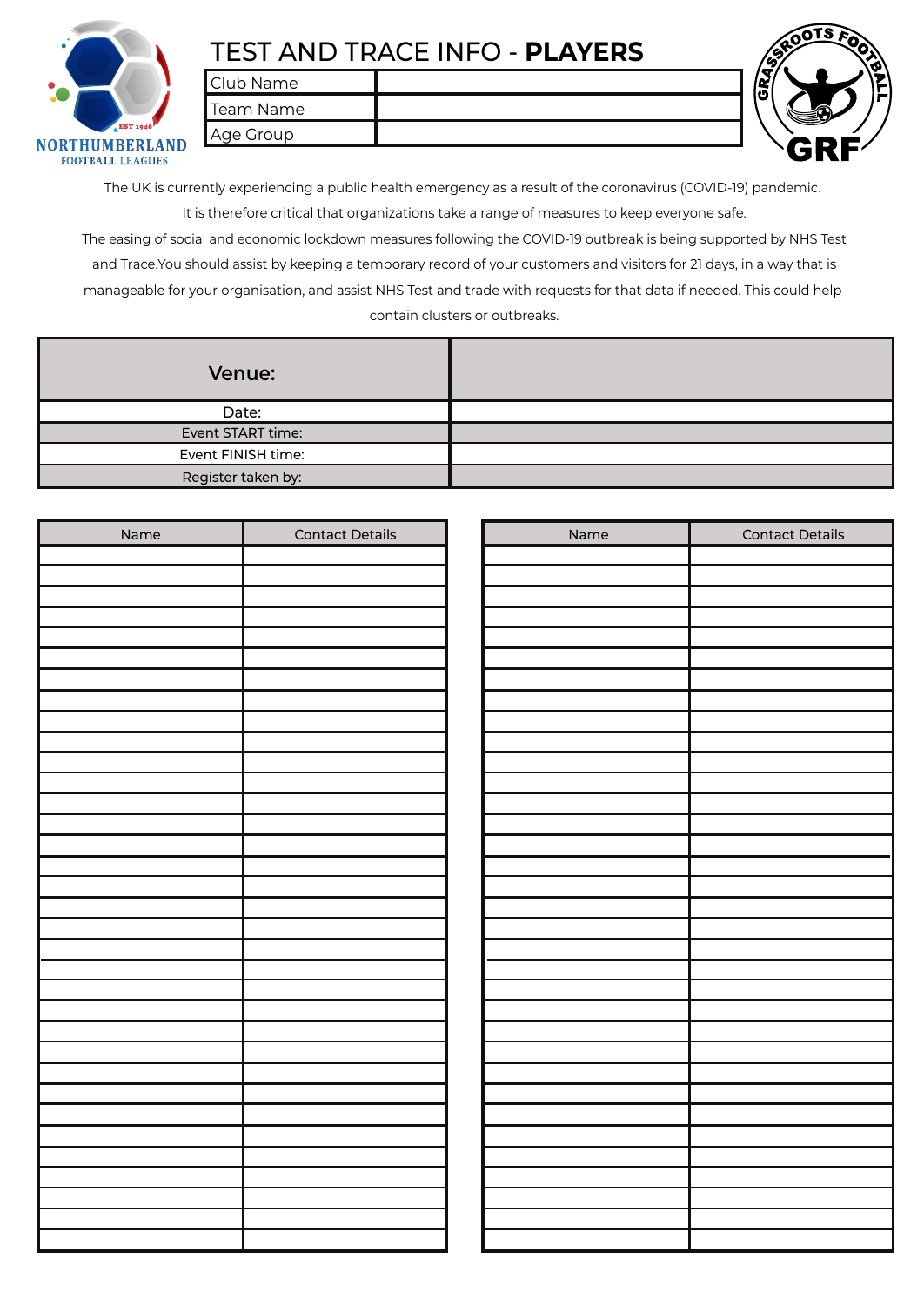

## TEST AND TRACE INFO - **SPECTATORS**

Club Name

Team Name Age Group



The UK is currently experiencing a public health emergency as a result of the coronavirus (COVID-19) pandemic. It is therefore critical that organizations take a range of measures to keep everyone safe.

The easing of social and economic lockdown measures following the COVID-19 outbreak is being supported by NHS Test and Trace.You should assist by keeping a temporary record of your customers and visitors for 21 days, in a way that is manageable for your organisation, and assist NHS Test and trade with requests for that data if needed. This could help contain clusters or outbreaks.

| Venue:             |                | Pitch Number,<br>Address, Postcode |               |               |               |               |
|--------------------|----------------|------------------------------------|---------------|---------------|---------------|---------------|
| Date:              |                | dd/mm/yy                           |               |               |               |               |
| Event START time:  |                | 00:00                              |               |               |               |               |
| Event FINISH time: |                | 00:00                              |               |               |               |               |
| Register taken by: |                | Name                               |               |               |               |               |
|                    |                |                                    |               |               |               |               |
| Name               | Contact Number | In Attendance                      | In Attendance | In Attendance | In Attendance | In Attendance |
|                    |                |                                    |               |               |               |               |
|                    |                |                                    |               |               |               |               |
|                    |                |                                    |               |               |               |               |
|                    |                |                                    |               |               |               |               |
|                    |                |                                    |               |               |               |               |
|                    |                |                                    |               |               |               |               |
|                    |                |                                    |               |               |               |               |
|                    |                |                                    |               |               |               |               |
|                    |                |                                    |               |               |               |               |
|                    |                |                                    |               |               |               |               |
|                    |                |                                    |               |               |               |               |
|                    |                |                                    |               |               |               |               |
|                    |                |                                    |               |               |               |               |
|                    |                |                                    |               |               |               |               |
|                    |                |                                    |               |               |               |               |
|                    |                |                                    |               |               |               |               |
|                    |                |                                    |               |               |               |               |
|                    |                |                                    |               |               |               |               |
|                    |                |                                    |               |               |               |               |
|                    |                |                                    |               |               |               |               |
|                    |                |                                    |               |               |               |               |
|                    |                |                                    |               |               |               |               |
|                    |                |                                    |               |               |               |               |
|                    |                |                                    |               |               |               |               |
|                    |                |                                    |               |               |               |               |
|                    |                |                                    |               |               |               |               |
|                    |                |                                    |               |               |               |               |
|                    |                |                                    |               |               |               |               |
|                    |                |                                    |               |               |               |               |
|                    |                |                                    |               |               |               |               |
|                    |                |                                    |               |               |               |               |
|                    |                |                                    |               |               |               |               |